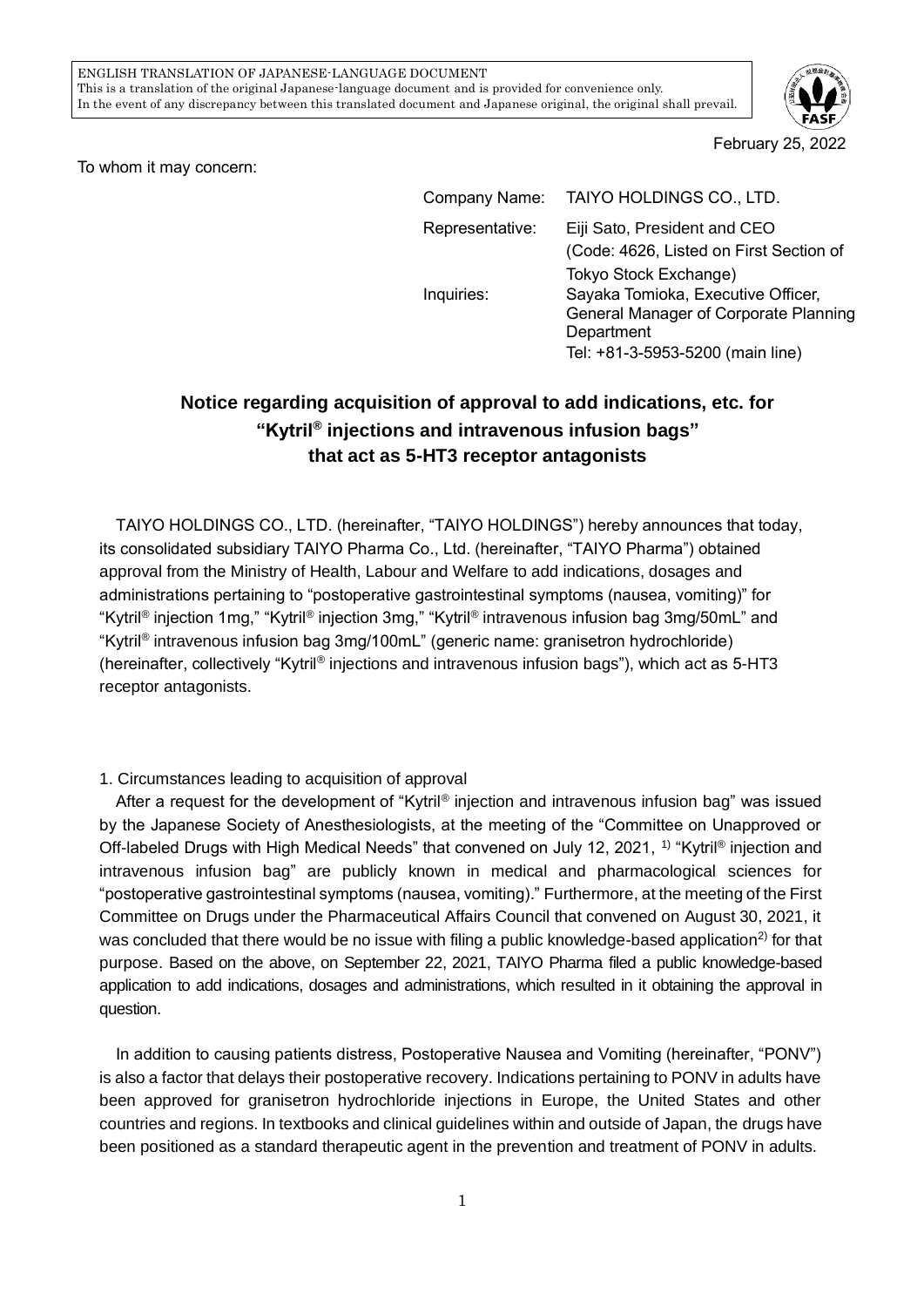ENGLISH TRANSLATION OF JAPANESE-LANGUAGE DOCUMENT This is a translation of the original Japanese-language document and is provided for convenience only. In the event of any discrepancy between this translated document and Japanese original, the original shall prevail.

Going forward, in addition to its endeavors to facilitate contributions by "Kytril® injection and intravenous infusion bag" as new therapeutic agents for "postoperative gastrointestinal symptoms (nausea, vomiting)," TAIYO Pharma will continue to do its part for the provision of pharmaceutical products that address feedback from the medical frontlines.

- 1) The *Committee on Unapproved or Off-Labeled Drugs with High Medical Needs* was established with the aim of contributing to the promotion of the development of unapproved drugs and off-labeled drugs by pharmaceutical companies by assessing the medical need for drugs and indications that are approved for use in Europe and the United States but not approved in Japan, and by evaluating the relevance of these drugs for public knowledge-based application and confirming the appropriateness of the tests that need to be performed additionally for application for approval.
- 2) Public knowledge-based application refers to an application for approval made without conducting all or part of clinical trials on the basis that the drug has already been approved for relevant indications in a foreign country and the efficacy and safety of the drug are medically known.

## 2. Product overview

| Brand name      | Kytril <sup>®</sup> injection 1mg                                              |
|-----------------|--------------------------------------------------------------------------------|
|                 | Kytril <sup>®</sup> injection 3mg                                              |
|                 | Kytril <sup>®</sup> intravenous infusion bag 3mg/50mL                          |
|                 | Kytril <sup>®</sup> intravenous infusion bag 3mg/100mL                         |
| Generic name    | Granisetron hydrochloride                                                      |
| Indications     | Gastrointestinal symptoms (nausea, vomiting) associated with the               |
|                 | administration of antineoplastic agents (cisplatin, etc.) and irradiation      |
|                 | Postoperative gastrointestinal symptoms (nausea, vomiting)                     |
| Dosages<br>and  | Gastrointestinal symptoms (nausea, vomiting) associated with the               |
| administrations | administration of antineoplastic agents (cisplatin, etc.)                      |
|                 | Adults: Typically, adults are administered one 40µg/kg dose per day as a       |
|                 | granisetron via intravenous injection or drip. Note that the dose is increased |
|                 | or decreased as appropriate depending on the patient's age and symptoms.       |
|                 | In cases where symptoms do not improve, a single additional 40µg/kg dose       |
|                 | may be administered.                                                           |
|                 | Children: Typically, children are administered one 40µg/kg dose per day as a   |
|                 | granisetron via intravenous drip. Note that the dose is increased or decreased |
|                 | as appropriate depending on the patient's age and symptoms. In cases where     |
|                 | symptoms do not improve, a single additional 40µg/kg dose may be               |
|                 | administered.                                                                  |
|                 | Gastrointestinal symptoms (nausea, vomiting) associated with                   |
|                 | irradiation                                                                    |
|                 | Typically, adults are administered a single 40µg/kg dose as a granisetron via  |
|                 | intravenous drip. Note that the dose is increased or decreased as appropriate  |
|                 | depending on the patient's age and symptoms. However, the maximum              |
|                 | number of doses per day is two.                                                |
|                 | Postoperative gastrointestinal symptoms (nausea, vomiting)                     |
|                 | Typically, adults are administered a single 1mg dose as a granisetron via      |
|                 | intravenous injection or drip. Note that the dose is increased or decreased    |
|                 | as appropriate depending on the patient's age and symptoms. However,           |